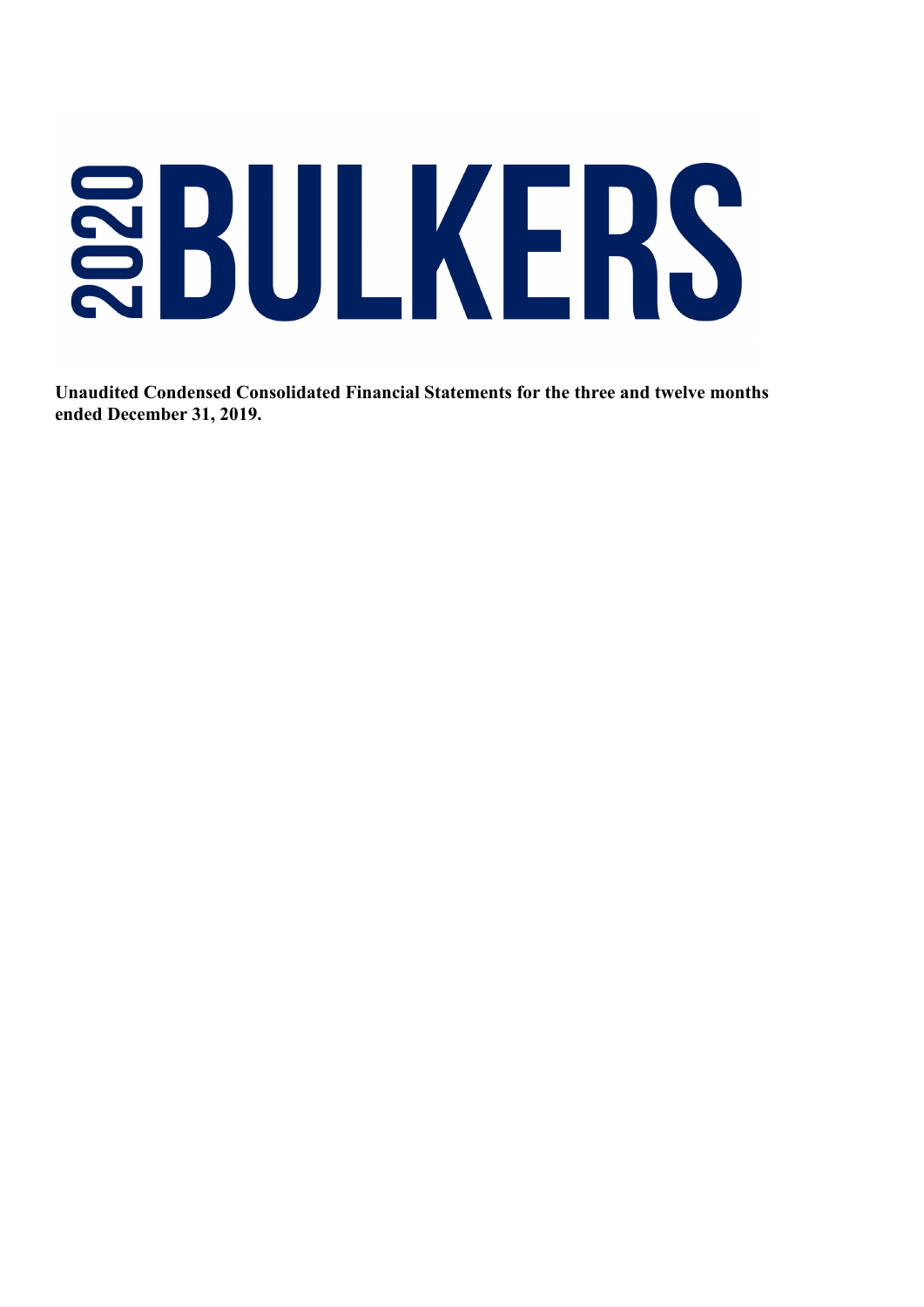# **Unaudited Condensed Consolidated Statements of Operations**

|                                                               | 3 months to<br>December 31, | 3 months to<br>December 31, | 12 months to<br>December 31, | 12 months to<br>December 31, |
|---------------------------------------------------------------|-----------------------------|-----------------------------|------------------------------|------------------------------|
| (In millions of US\$ except per share data)                   | 2019                        | 2018                        | 2019                         | 2018                         |
| <b>Operating revenues</b>                                     |                             |                             |                              |                              |
| Time charter revenues                                         | 6.9                         |                             | 9.1                          |                              |
| <b>Total operating revenues</b>                               | 6.9                         |                             | 9.1                          |                              |
| <b>Operating expenses</b>                                     |                             |                             |                              |                              |
| Vessel operating expenses                                     | (1.8)                       |                             | (2.1)                        |                              |
| Voyage expenses                                               | (0.2)                       |                             | (0.2)                        |                              |
| General and administrative expenses                           | (1.4)                       | (0.5)                       | (4.7)                        | (0.8)                        |
| Depreciation and amortization                                 | (1.0)                       |                             | (1.2)                        |                              |
| <b>Total operating expenses</b>                               | (4.4)                       | (0.5)                       | (8.2)                        | (0.8)                        |
| <b>Operating profit (loss)</b>                                | 2.5                         | (0.5)                       | 0.9 <sup>°</sup>             | (0.8)                        |
| Financial income (expense), net                               |                             |                             |                              |                              |
| Interest expense, net of capitalised interest                 | (0.5)                       |                             | (0.5)                        |                              |
| Write off deferred loan costs<br>Interest income              | (0.8)                       |                             | (0.8)                        |                              |
| Total financial income (expenses), net                        | 0.1<br>(1.2)                |                             | 0.1<br>(1.2)                 | $\blacksquare$               |
| Net income (loss) before income taxes                         | 1.3                         | (0.5)                       | (0.3)                        | (0.8)                        |
| Income tax                                                    | (0.1)                       |                             | (0.1)                        |                              |
| Net income (loss)                                             | 1.2                         | (0.5)                       | (0.4)                        | (0.8)                        |
| Per share information:                                        |                             |                             |                              |                              |
| Basic earnings (loss) per share                               | 0.06                        | (0.04)                      | (0.02)                       | (0.08)                       |
| Diluted earnings (loss) per share                             | 0.06                        | (0.04)                      | (0.02)                       | (0.08)                       |
| <b>Consolidated Statements of Comprehensive income (loss)</b> |                             |                             |                              |                              |
| Net profit (loss)                                             | 1.2                         | (0.5)                       | (0.4)                        | (0.8)                        |
| Other comprehensive income                                    | $\blacksquare$              | $\blacksquare$              | $\blacksquare$               | $\blacksquare$               |
| Total comprehensive income (loss)                             | 1.2                         | (0.5)                       | (0.4)                        | (0.8)                        |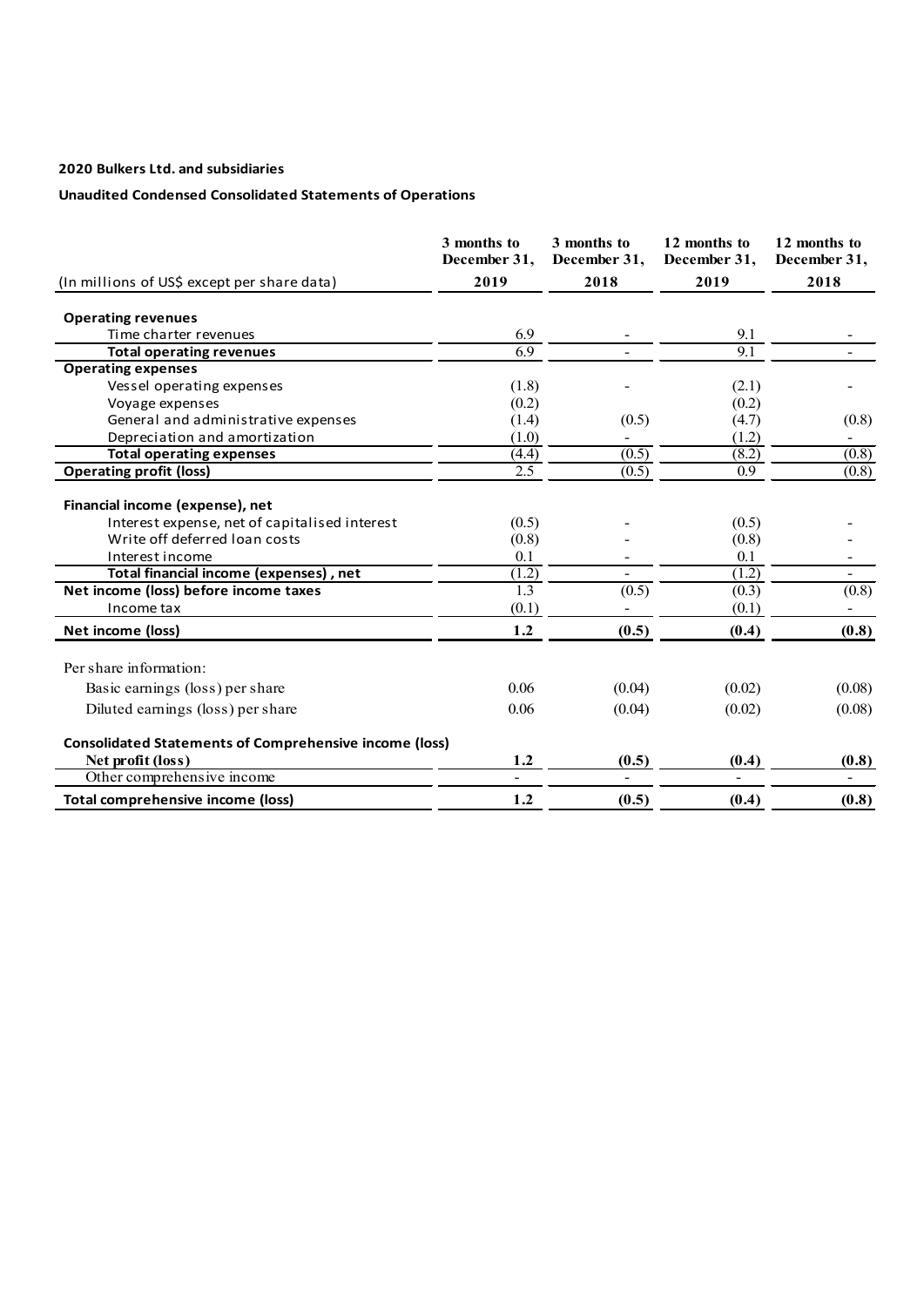# **Unaudited Condensed Consolidated Balance Sheets**

|                                                                         | December 31, | December 31,   |
|-------------------------------------------------------------------------|--------------|----------------|
| (In millions of US\$)                                                   | 2019         | 2018           |
| <b>ASSETS</b>                                                           |              |                |
| <b>Short term assets</b>                                                |              |                |
| Cash and cash equivalents                                               | 20.1         | 0.3            |
| Restricted cash                                                         | 0.1          |                |
| Trade receivables                                                       | 0.9          |                |
| Other current assets                                                    | 1.8          | 0.1            |
| <b>Total current assets</b>                                             | 22.9         | 0.4            |
| Long term assets                                                        |              |                |
| Vessels and equipment, net                                              | 188.8        |                |
| Newbuildings                                                            | 69.5         | 68.4           |
| Other long-term assets                                                  | 1.9          |                |
| <b>Total long-term assets</b>                                           | 260.2        | 68.4           |
|                                                                         |              |                |
| <b>Total assets</b>                                                     | 283.1        | 68.8           |
| <b>LIABILITIES AND EQUITY</b>                                           |              |                |
| <b>Current liabilities</b>                                              |              |                |
| Short-term debt and current portion of long-term debt                   | 8.1          |                |
| Accounts payable                                                        | 0.7          | 0.2            |
| Accrued expenses                                                        | 2.7          | 0.2            |
| Other current liabilities                                               | 1.2          | 0.1            |
| <b>Total current liabilities</b>                                        | 12.8         | 0.5            |
| Long term liabilities                                                   |              |                |
| Long-term debt                                                          | 132.0        |                |
| Other long-term liabilities                                             | 0.2          |                |
| <b>Total long-term liabilities</b>                                      | 132.2        |                |
| <b>Commitments and contingencies</b>                                    |              |                |
| <b>Equity</b>                                                           |              |                |
| Common share of par value US\$1,0 per share: authorized 75,000,000      |              |                |
| (2018:75,000,000). Issued and outstanding 22,170,906 (2018: 14,070,906) | 22.2         | 14.1           |
| Additional paid-in capital                                              | 120.2        | 55.1           |
| Accumulated other comprehensive income                                  |              | $\overline{a}$ |
| Accumulated deficit                                                     | (4.3)        | (0.9)          |
| <b>Total shareholders' equity</b>                                       | 138.1        | 68.3           |
| Total liabilities and shareholders' equity                              | 283.1        | 68.8           |
|                                                                         |              |                |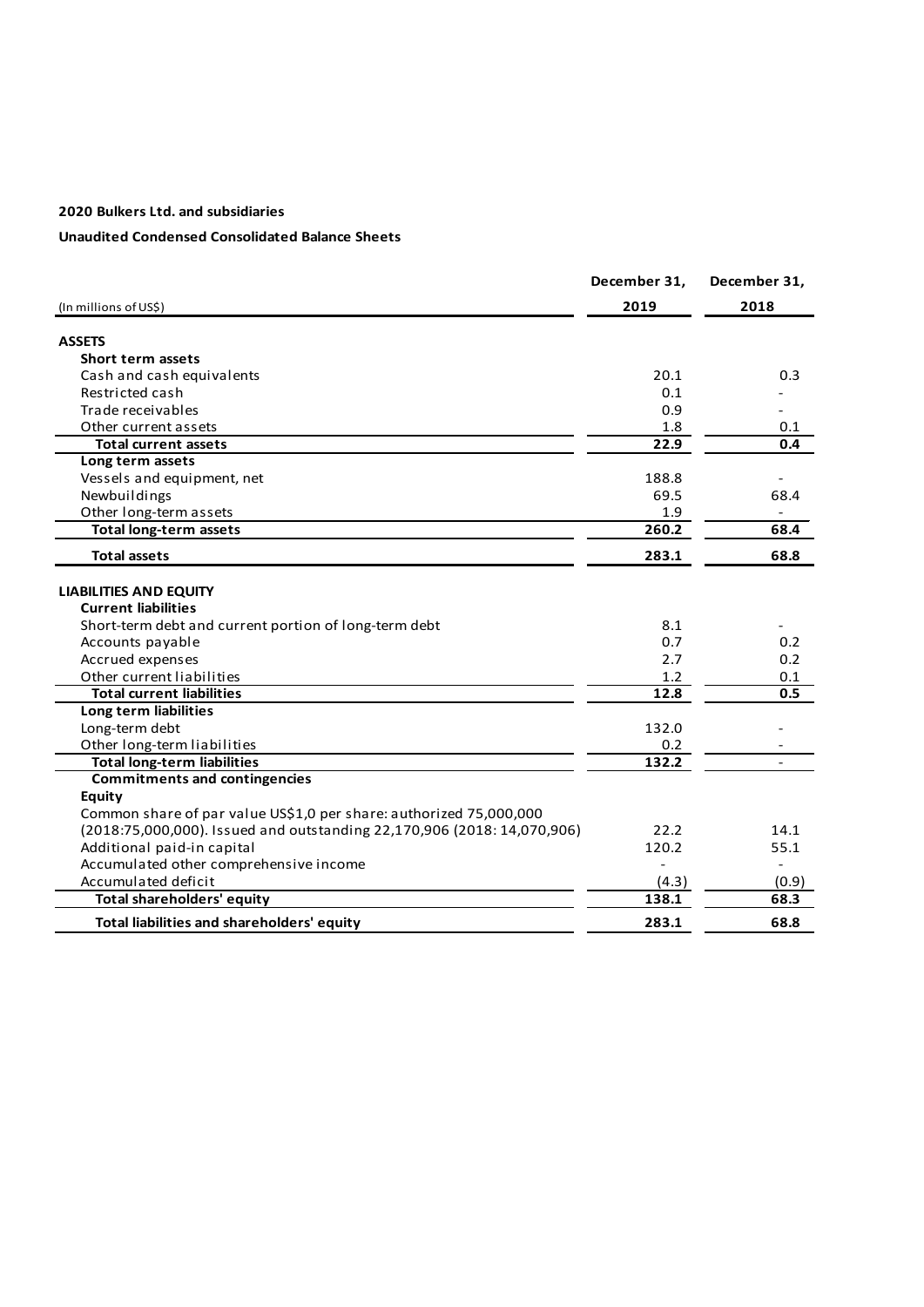#### **Unaudited Condensed Consolidated Statement of Cash Flows**

| (In millions of US\$)                                                       | 3 months to<br>December 31.<br>2019 | 3 months to<br>December 31,<br>2018 | 12 months to<br>December 31.<br>2019 | 12 months to<br>December 31,<br>2018 |
|-----------------------------------------------------------------------------|-------------------------------------|-------------------------------------|--------------------------------------|--------------------------------------|
| Net profit (loss)                                                           | 1.2                                 | (0.5)                               | (0.4)                                | (0.8)                                |
| Share based compensation                                                    | 0.3                                 |                                     | 1.6                                  |                                      |
| Depreciation and amortization                                               | 1.1                                 |                                     | 1.3                                  |                                      |
| Write off relating to term loan facility                                    | 0.8                                 |                                     | 0.8                                  |                                      |
| (Increase) decrease in accounts receivable                                  | (0.3)                               |                                     | (0.9)                                |                                      |
| Increase (decrease) in accounts payable                                     | 0.2                                 | 0.1                                 | 0.5                                  | 0.1                                  |
| Change in other current items related to operating activities               | 1.9                                 | 0.2                                 | 2.4                                  | 0.2                                  |
| Change in other long-term items related to operating activities             | (0.1)                               |                                     | (0.2)                                |                                      |
| Net cash provided by (used in) operating activities                         | $\overline{5.1}$                    | (0.2)                               | 5.1                                  | (0.5)                                |
| <b>Investing activities</b>                                                 |                                     |                                     |                                      |                                      |
| Short term loan                                                             |                                     |                                     | (0.9)                                |                                      |
| Additions to newbuildings                                                   | (2.1)                               | (21.2)                              | (125.4)                              | (59.5)                               |
| Net cash used in investing activities                                       | (2.1)                               | (21.2)                              | (126.3)                              | (59.5)                               |
| <b>Financing activities</b>                                                 |                                     |                                     |                                      |                                      |
| Proceeds, net of deferred loan costs, from issuance of                      | 21.6                                |                                     | 86.4                                 |                                      |
| long-term debt                                                              |                                     |                                     |                                      |                                      |
| Repayment of long-term debt                                                 | (5.9)                               |                                     | (5.9)                                |                                      |
| Dividends paid                                                              | (3.0)                               |                                     | (3.0)                                |                                      |
| Net proceeds from share issuances                                           |                                     | 20.2                                | 63.6                                 | 54.2                                 |
| Net cash provided by financing activities                                   | 12.7<br>15.7                        | 20.2                                | 141.1<br>19.9                        | 54.2                                 |
| Net increase (decrease) in cash and cash equivalents<br>and restricted cash |                                     | (1.2)                               |                                      | (5.8)                                |
| Cash and cash equivalents and restricted cash at beginning                  | 4.5                                 | 1.5                                 | 0.3                                  | 6.1                                  |
| of period                                                                   |                                     |                                     |                                      |                                      |
| Cash and cash equivalents and restricted cash at end of period              | 20.2                                | 0.3                                 | 20.2                                 | $\overline{0.3}$                     |
| Supplemental disclosure of cash flow information                            |                                     |                                     |                                      |                                      |
| Non-cash settlement of convertible debt                                     |                                     |                                     | (8.0)                                |                                      |
| Non-cash share issuance                                                     |                                     |                                     | 8.0                                  |                                      |
| Non-cash payment in respect of newbuildings                                 | (60.8)                              |                                     | (65.1)                               |                                      |
| Issuance of debt as non-cash settlement for newbuild                        |                                     |                                     |                                      |                                      |
|                                                                             |                                     |                                     |                                      |                                      |
| delivery instalment                                                         | 60.8                                |                                     | 65.1                                 |                                      |
| Interest paid, net of capitalised interest                                  |                                     |                                     |                                      |                                      |
| Income taxes paid                                                           |                                     |                                     |                                      |                                      |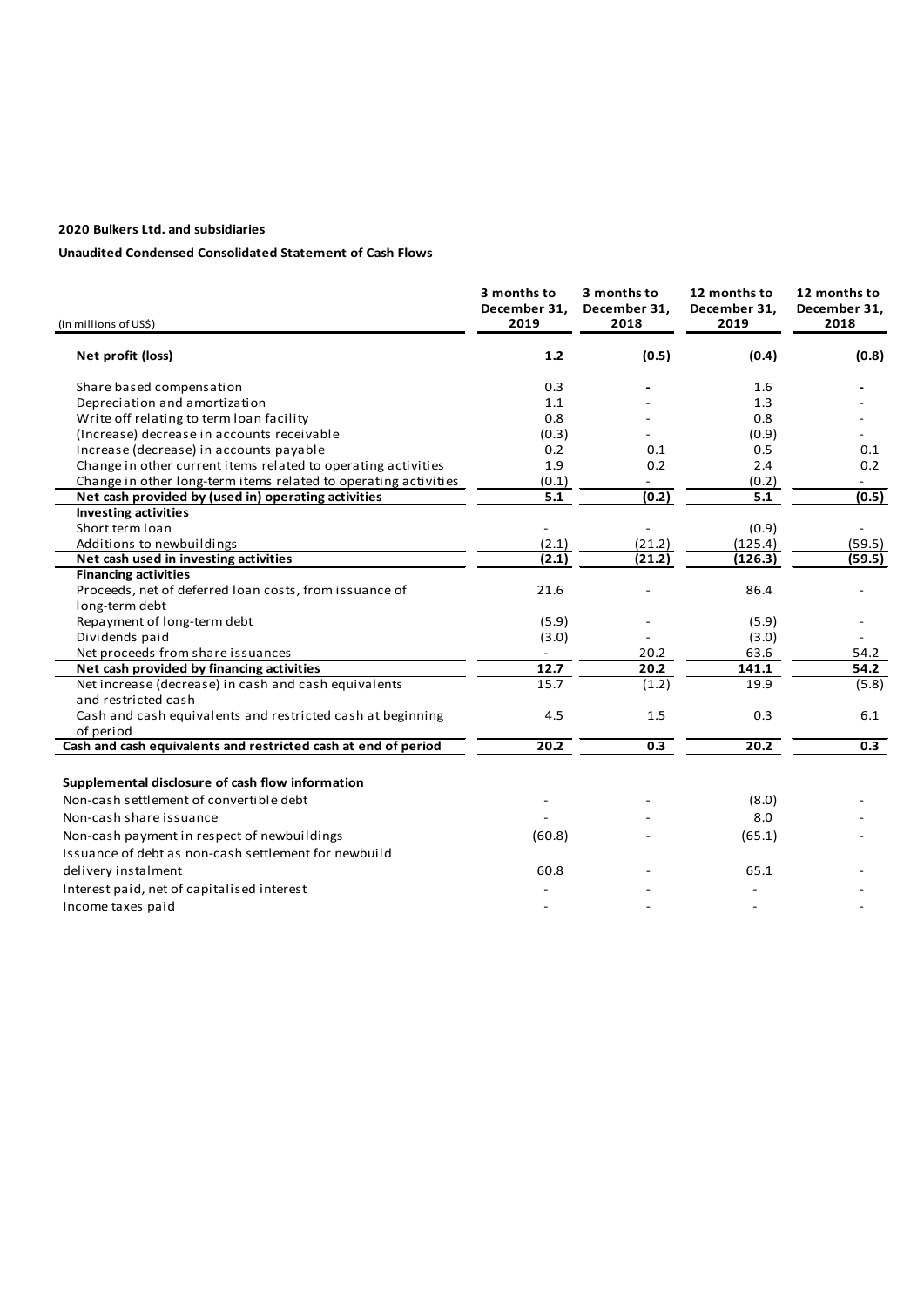# **Unaudited Condensed Consolidated Statements of Changes in Shareholders' Equity**

|                                                | Number of<br>shares | <b>Share</b><br>capital | <b>Additional</b><br>paid-in | <b>Retained</b><br>deficit | Total<br>equity |
|------------------------------------------------|---------------------|-------------------------|------------------------------|----------------------------|-----------------|
| (In millions of US\$, except number of shares) |                     |                         | capital                      |                            |                 |
| Consolidated balance as of December 31, 2017   | 6 151 000           | 6.2                     | 8.8                          | (0.1)                      | 14.9            |
| Issue of common shares                         | 5793590             | 5.8                     | 28.2                         |                            | 34.0            |
| Equity issuance costs                          |                     |                         |                              |                            |                 |
| Other transactions:                            |                     |                         |                              |                            |                 |
| Total comprehensive loss for the period        |                     |                         |                              | (0.3)                      | (0.3)           |
| Consolidated balance as of September 30, 2018  | 11 944 590          | 12.0                    | 37.0                         | (0.4)                      | 48.6            |
| Issue of common shares                         | 2 126 316           | 2.1                     | 18.1                         |                            | 20.2            |
| Equity issuance costs                          |                     |                         |                              |                            |                 |
| Other transactions:                            |                     |                         |                              |                            |                 |
| Total comprehensive loss for the period        |                     |                         |                              | (0.5)                      | (0.5)           |
| Consolidated balance as of December 31, 2018   | 14 070 906          | 14.1                    | 55.1                         | (0.9)                      | 68.3            |
| Issue of common shares                         | 8 100 000           | 8.1                     | 65.1                         |                            | 73.2            |
| Equity issuance costs<br>Other transactions:   |                     |                         | (1.6)                        |                            | (1.6)           |
| Share based compensation                       |                     |                         | 1.3                          |                            | 1.3             |
| Total comprehensive loss for the period        |                     |                         |                              | (1.6)                      | (1.6)           |
| Consolidated balance as of September 30, 2019  | 22 170 906          | 22.2                    | 119.9                        | (2.5)                      | 139.6           |
| Dividends                                      |                     |                         |                              | (3.0)                      | (3.0)           |
| Share based compensation                       |                     |                         | 0.3                          |                            | 0.3             |
| Total comprehensive income for the period      |                     |                         |                              | 1.2                        | 1.2             |
| Consolidated balance as of December 31, 2019   | 22 170 906          | 22.2                    | 120.2                        | (4.3)                      | 138.1           |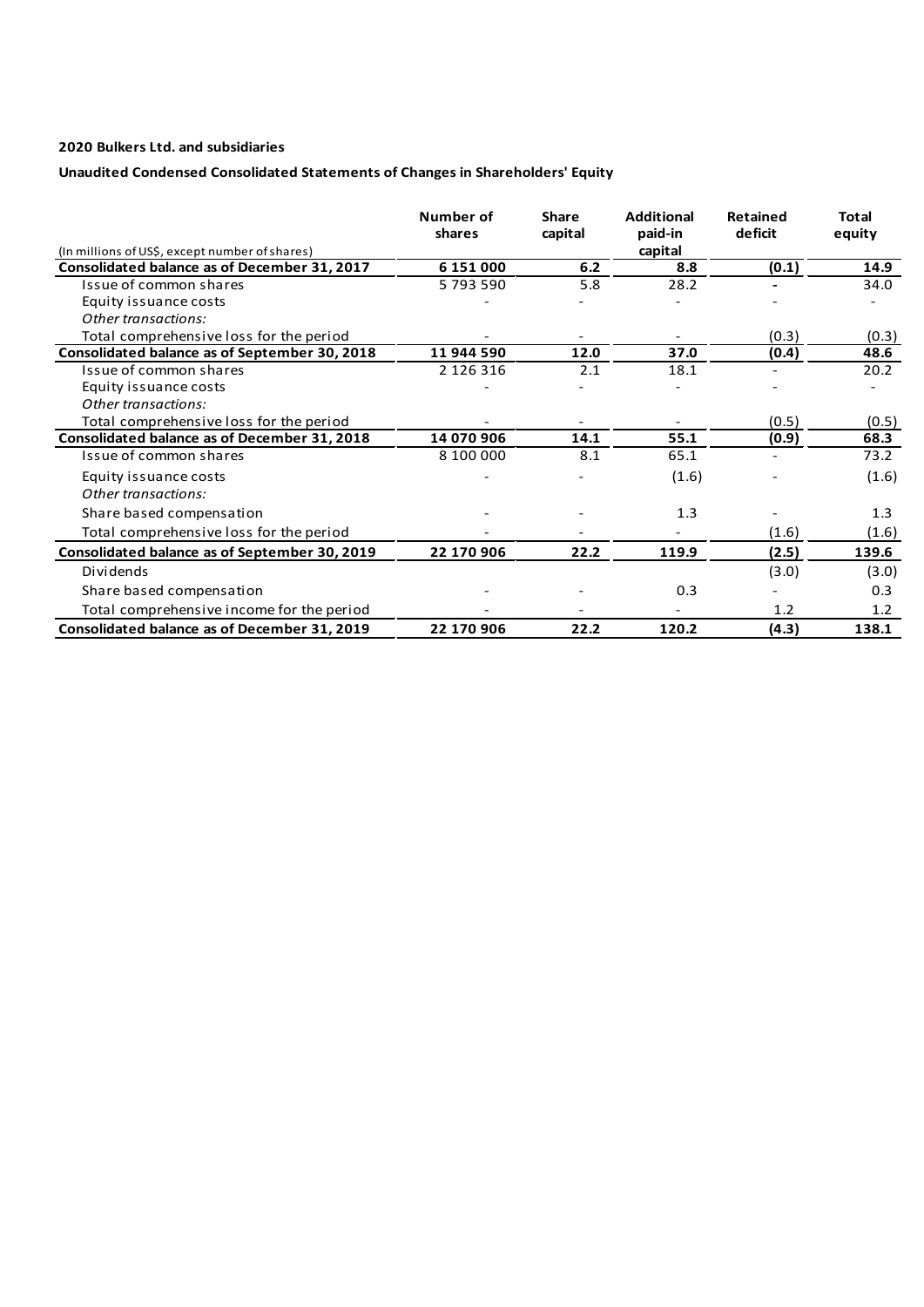# **2020 Bulkers Limited and subsidiaries Notes to Consolidated Financial Statements**

# **1. GENERAL INFORMATION**

2020 Bulkers Ltd. (the "Company" and, together with its subsidiaries, the "Group" or "2020 Bulkers") is a limited liability company incorporated in Bermuda on 26 September 2017. The Company's shares are traded on Oslo Axess under the ticker "2020".

2020 Bulkers is an international owner of large dry bulk newbuildings. The Group has four Newcastlemax dry bulk vessels in operation and four Newcastlemax drybulk vessels under construction at New Times Shipyard in China. The remaining newbuildings are expected to be delivered by May 2020.

# **Basis of presentation**

Our condensed consolidated financial statements are prepared in accordance with accounting principles generally accepted in the United States of America. The consolidated financial statements include the assets and liabilities of the parent company and whollyowned subsidiaries. All intercompany balances and transactions have been eliminated upon consolidation. Subsequent events have been reviewed from period end to issuance of the condensed consolidated financial statement on February 11, 2020.

# **2. SUMMARY OF SIGNIFICANT ACCOUNTING POLICIES**

The accounting policies adopted in the preparation of the condensed consolidated financial statements are consistent with those followed in the preparation of the Company's consolidated financial statements for the year ended December 31, 2018 except for the sale lease-back transactions that required the following addition to significant accounting policies:

Each sale and lease back transaction that the Company had entered into as of December 31, 2019, involved a purchase obligation and was therefore treated as failed sale or merely a financing arrangement under ASC 842, and therefore is and will not be within the scope of sale and leaseback accounting.

# **3. RECENTLY ISSUED ACCOUNTING STANDARDS**

# *Adoption of new accounting standards*

In July 2017, the FASB issued ASU No. 2017-11, Earnings Per Share, Distinguishing Liabilities from Equity, and Derivatives and Hedging, which changes the classification of certain equity-linked financial instruments with down round features. As a result, a free standing equity-linked financial instrument or an embedded conversion option would not be accounted for as a derivative liability at fair value as a result of existence of a down round feature. For freestanding equity classified financial instruments, the amendment requires the entities to recognize the effect of the down round feature when triggered in its earnings per share calculations. The standard is effective for fiscal years and interim periods within those fiscal years, beginning after December 15, 2018. The adoption did not have a material impact on the Consolidated Financial Statements and related disclosures.

In June 2018, the FASB issued ASU No. 2018-07, Compensation – Stock Compensation (Topic 718): Improvements to Nonemployee Share Based-Payment Accounting. This ASU intends to improve the usefulness of information provided and reducing the cost and complexity of financial reporting. A main objective of this ASU is to substantially align the accounting for share-based payments to employees and non-employees. The guidance is effective for annual reporting periods beginning after December 15, 2018 for public entities, including interim periods within that period, with early adoption permitted. The adoption did not have a material impact on the Consolidated Financial Statements and related disclosures.

# *Issued not effective accounting standards*

In June 2016, the FASB issued ASU No. 2016-13, Financial Instruments-Credit Losses (Topic 326): Measurement of Credit Losses on Financial Instruments, which revises guidance for the accounting for credit losses on financial instruments within its scope.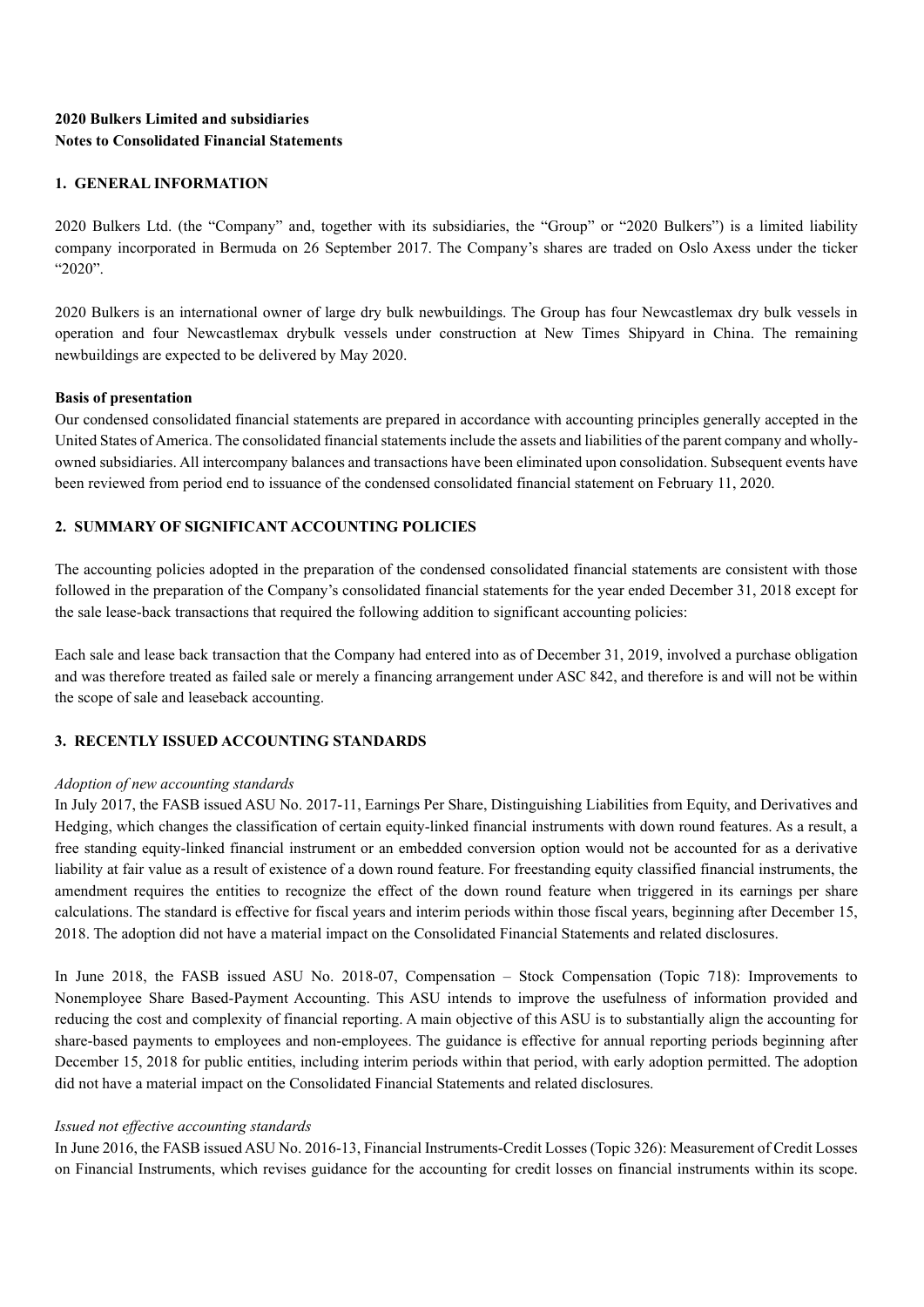The new standard introduces an approach, based on expected losses, to estimate credit losses on certain types of financial instruments and modifies the impairment model for available-for-sale debt securities. The guidance will be effective January 1, 2020, with early adoption permitted. Entities are required to apply the standard's provisions as a cumulative-effect adjustment to retained earnings as of the beginning of the first reporting period in which the guidance is adopted. We are in the process of evaluating the impact of this standard update on our consolidated financial statements and related disclosures.

# **4. INCOME TAXES**

## **Bermuda**

We are incorporated in Bermuda. Under current Bermuda law, we are not required to pay taxes in Bermuda on either income or capital gains. We have received written assurance from the Minister of Finance in Bermuda that, in the event of any such taxes being imposed, we will be exempted from taxation until March 31, 2035.

# **Other jurisdictions**

Our subsidiary in Norway is subject to income tax. The estimate income tax expense for the twelve months ended December 31, 2019 is approximately US\$0.1 million. We do not have any unrecognized tax benefits, accrued interest or penalties relating to income taxes. Based upon review of applicable laws and regulations, and after consultation with counsel, we do not believe we are subject to material income taxes in any jurisdiction.

# **5. SEGMENT INFORMATION**

Our chief operating decision maker, or the CODM, measures performance based on our overall return to shareholders based on consolidated net income. The CODM does not review a measure of operating result at a lower level than the consolidated group and we only have one reportable segment. Our vessels will operate worldwide and therefore management will not evaluate performance by geographical region as this information is not meaningful.

#### **6. REVENUES**

The Company recognized revenues from four contracts (described in note 9) for Bulk Sandefjord, Bulk Santiago, Bulk Seoul and Bulk Shanghai in the fourth quarter of 2019. Trade receivables of US\$0.9 million were recognized as of December 31, 2019. The Company has invoiced US\$0.8 million to customers which is not earned as of December 31, 2019 and the amount is recognized as other current liabilities.

#### **7. INTEREST EXPENSE**

|                                    | 3 months to<br>December 31. | 3 months to<br>December 31. | 12 months to<br>December 31, | 12 months to<br>December 31, |
|------------------------------------|-----------------------------|-----------------------------|------------------------------|------------------------------|
| (In millions of US dollars)        | 2019                        | 2018                        | 2019                         | 2018                         |
| Interest expense, gross            | (1.7)                       |                             | (2.0)                        |                              |
| Capitalized interest, newbuildings | 1.2                         | $\overline{\phantom{a}}$    | 1.5                          | $\overline{a}$               |
| Total                              | (0.5)                       |                             | (0.5)                        |                              |

# **8. EARNINGS PER SHARE**

|                                                       | 3 months to  | 3 months to  | 12 months to | 12 months to |
|-------------------------------------------------------|--------------|--------------|--------------|--------------|
|                                                       | December 31. | December 31. | December 31. | December 31. |
|                                                       | 2019         | 2018         | 2019         | 2018         |
| - Basic earnings (loss) per share                     | 0.06         | (0.04)       | (0.02)       | (0.08)       |
| - Diluted earnings (loss) per share                   | 0.06         | (0.04)       | (0.02)       | (0.08)       |
| Issued ordinary shares at the end of the period       | 22 170 906   | 14 070 906   | 22 170 906   | 14 070 906   |
| Weighted average number of shares outstanding - basic | 22 170 906   | 12 925 597   | 18 927 774   | 10 323 725   |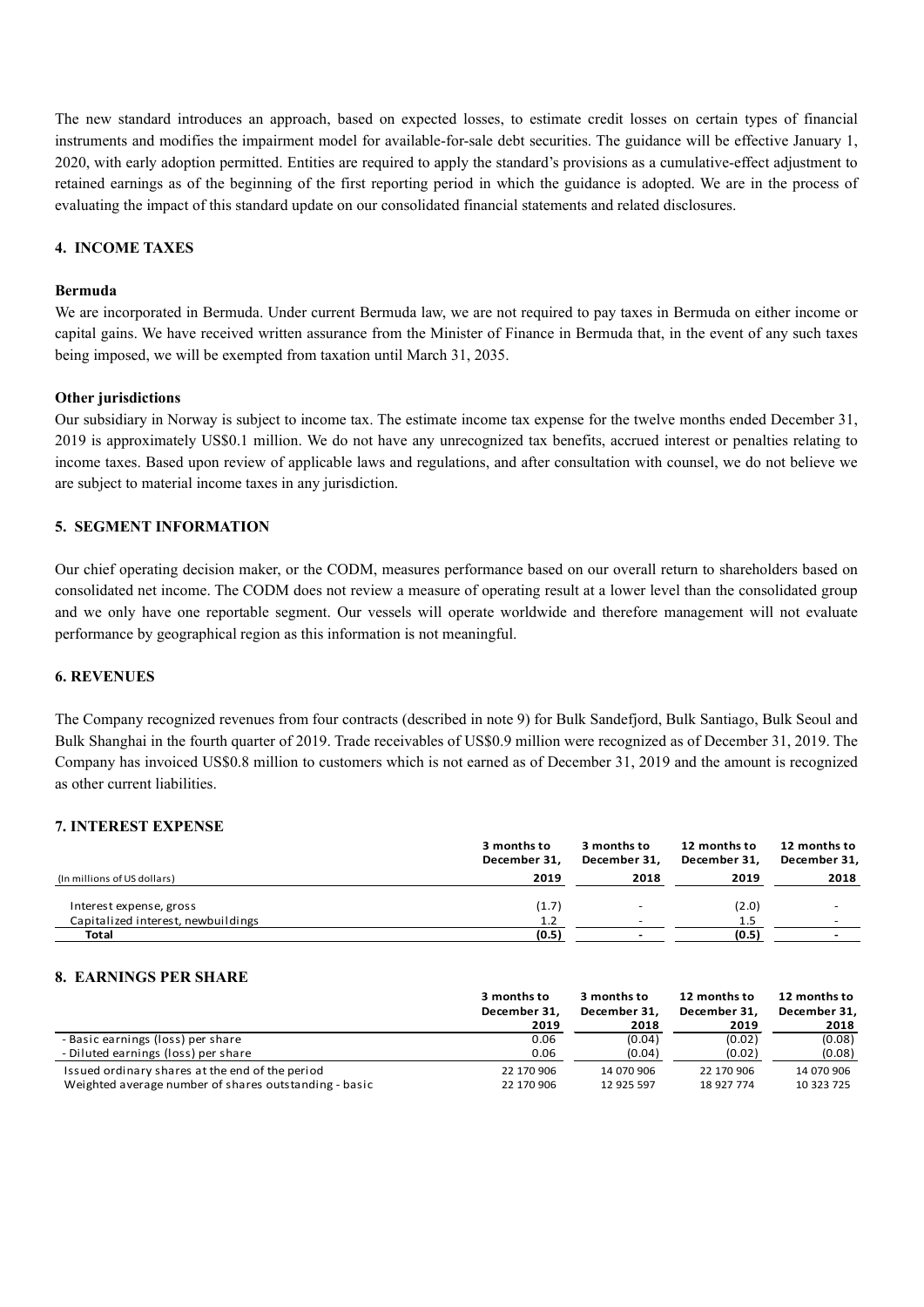# **9. LEASES**

#### *Lessor*

The Company has the following vessels on operating lease contracts:

| Vessel               | Contract start | Charterer     | Duration             | Gross rate/day, USD                             |
|----------------------|----------------|---------------|----------------------|-------------------------------------------------|
| Bulk Sandefiord      | 13-Aug-2019    | Koch Shipping | 36 months            | Premium to Baltic 5TC index + scrubber benefit  |
| <b>Bulk Santiago</b> | 21-Sep-2019    | Koch Shipping | 15 months, 12 months | 19 525 (until 24 Dec 2020), index linked        |
| Bulk Seoul           | 1-Nov-2019     | Koch Shipping | 14 months, 12 months | 22 250 (until 31 Dec 2020), index linked        |
| Bulk Shanghai        | 9-Nov-2019     | Glencore      | 12 months            | Premium to Baltic 5TC index + scrubber benefit  |
| <b>Bulk Shenzhen</b> | 10-Jan-2020    | Glencore      | 12 months            | Premium to Baltic 5TC index + scrubber benefit  |
| <b>Bulk Sydney</b>   | 23-Jan-2020    | Koch Shipping | 36 months            | lPremium to Baltic 5TC index + scrubber benefit |

#### *Lessee*

Effective January 1, 2019, the Company entered into a long term lease contract for an office in Oslo. This resulted in the recognition of a right-to-use asset of US\$248.5 thousand classified as other long term assets, a short term liability of US\$49.8 thousand classified as other current liabilities and a other long term liability of US\$198.7 thousand.

The amortization of right of use assets relating to office lease is presented under Depreciation and Amortization in the statement of operations.

# **10. VESSELS AND NEWBUILDINGS**

|                                                  | <b>Newbuildings</b> | <b>Vessels and</b> | <b>Total</b> |
|--------------------------------------------------|---------------------|--------------------|--------------|
| (In millions of US\$)                            |                     | equipment, net     |              |
| Cost as of December 31, 2017                     | 8.9                 |                    | 8.9          |
| Capital expenditures                             | 59.5                |                    | 59.5         |
| Cost as of December 31, 2018                     | 68.4                |                    | 68.4         |
| Capital expenditures                             | 189.6               |                    | 189.6        |
| Capitalized interests                            | 1.5                 |                    | 1.5          |
| Transfers to vessels and equipment, net          | (190.0)             | 190.0              |              |
| Cost as of December 31, 2019                     | 69.5                | 190.0              | 259.5        |
| Accumulated depreciation as of December 31, 2018 |                     |                    |              |
| Depreciation                                     |                     | 1.2                | 1.2          |
| Accumulated depreciation as of December 31, 2019 |                     | 1.2                | 1.2          |
| Balance as of December 31, 2018                  | 68.4                |                    | 68.4         |
| Balance as of December 31, 2019                  | 69.5                | 188.8              | 258.3        |

In August 2019, the Company took delivery of the Bulk Sandefjord, a newcastlemax dry bulk newbuilding. Upon delivery, the Company paid US\$27.5 million and entered into a deferred payment agreement with New Times Shipyard for US\$2.6 million for 12 months. The loan from the yard was repaid in November, 2019.

In September 2019, the Company took delivery of the Bulk Santiago, a newcastlemax dry bulk newbuilding. Upon delivery, the Company paid US\$28.4 million and entered into a deferred payment agreement with New Times Shipyard for US\$1.7 million for 12 months. The loan from the yard was repaid in November, 2019.

The two Newcastlemax dry bulk vessels Bulk Seoul and Bulk Shanghai were delivered from the yard on 30 October and 6 November, respectively. Please see note 13 for information on the sale lease back agreements.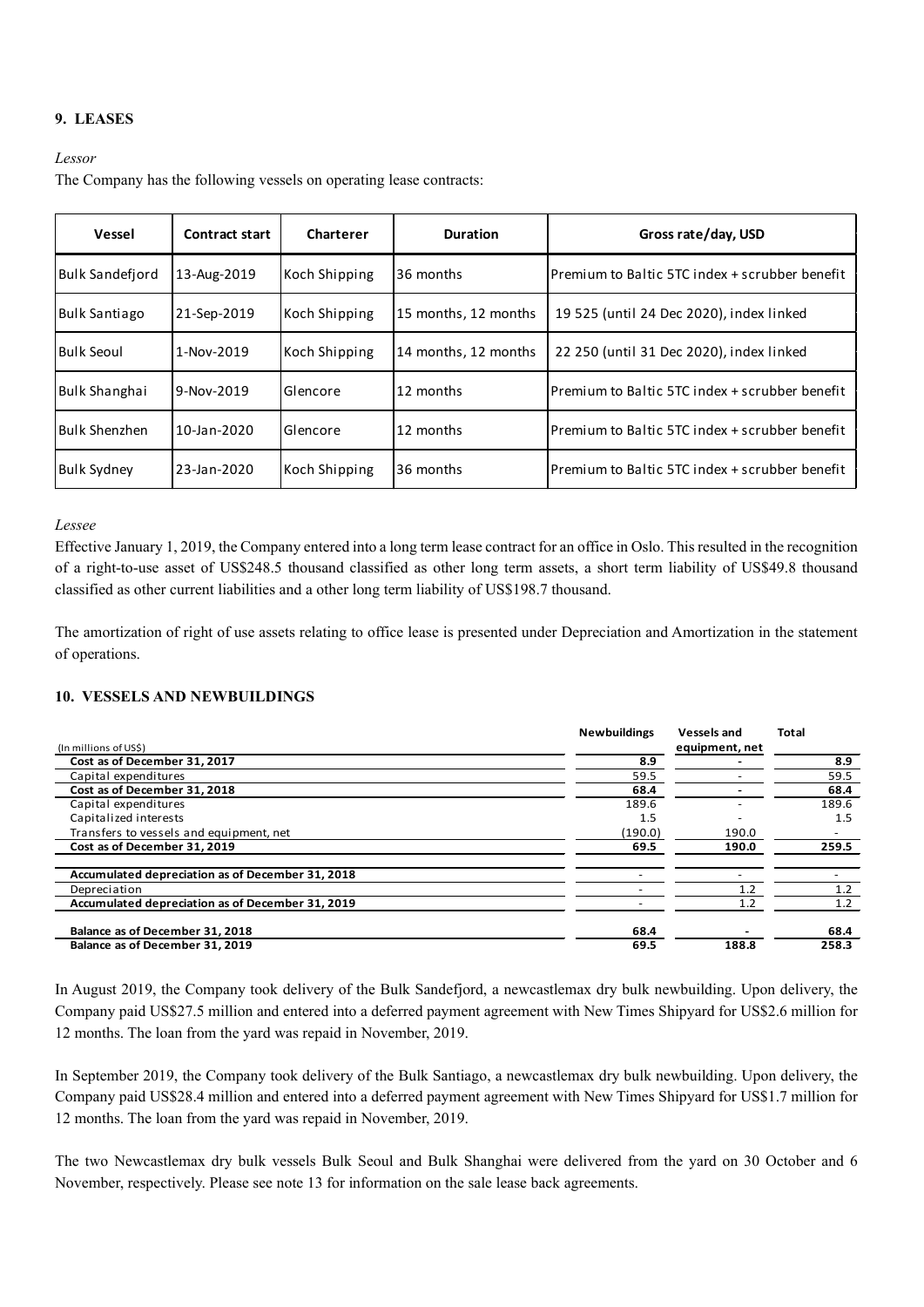# **11. OTHER LONG TERM ASSETS**

|                       | December 31, | December 31,             |
|-----------------------|--------------|--------------------------|
| (In millions of US\$) | 2019         | 2018                     |
| Deferred Ioan costs   | 1.7          | $\overline{\phantom{0}}$ |
| Right-to-use asset    | 0.2          | $\overline{\phantom{0}}$ |
| <b>Total</b>          | 1.9          | $\overline{\phantom{0}}$ |

# **12. RELATED PARTY TRANSACTIONS**

2020 Bulkers entered into a US\$250,000 revolving credit facility with Magni Partners, a related party, on October 31, 2017. As of December 31, 2017, US\$50,000 was drawn under the facility. No interest was accrued. The revolving credit facility was repaid and subsequently cancelled early in 2018.

MH Capital AS, a company wholly owned by Magnus Halvorsen (CEO in 2020 Bulkers Management AS effective January 1, 2019) and a large shareholder in 2020 Bulkers Ltd., provided the group with management services amounting to US\$166,667 during 2018.

In April 2019, the Company entered into a short term convertible debt agreement of US\$8.0 million with the shareholders Drew Holdings Ltd., Ubon AS, Titan Credit Master Fund and MH Capital AS. The convertible debt was converted to shares in the private placement completed on May 23, 2019.

In May 2019, the Company entered into a short term loan agreement of US\$360.0 thousand with MH Capital AS, a company wholly owned by Magnus Halvorsen and a large shareholder in 2020 Bulkers Ltd. The short term loan was settled as part of MH Capital AS subscription of shares in the private placement completed on May 23, 2019.

In June 2019, the Company provided Magnus Halvorsen an interest bearing short term loan of US\$945,827 classified as other current assets.

In July 2019, the Company signed a Revolving Credit Facility Agreement of US\$5.5 million with Drew Holdings Limited (a trust established for the benefit of Tor Olav Trøim). The Revolving Credit Facility agreement was cancelled during the fourth quarter of 2019.

# **13. DEBT**

|                                                                        | December 31, | December 31. |
|------------------------------------------------------------------------|--------------|--------------|
| (In millions of US\$)                                                  | 2019         | 2018         |
| Secured                                                                |              |              |
| Term Ioan Tranche I ("Bulk Sandefjord"), balloon payment August 2024   | 29.6         |              |
| Term Ioan Tranche II ("Bulk Santiago"), balloon payment September 2024 | 29.6         |              |
| Other long term debt                                                   |              |              |
| Vessel financing ("Bulk Seoul")                                        | 41.6         |              |
| Vessel financing ("Bulk Shanghai")                                     | 41.6         |              |
| Long-term debt, gross                                                  | 142.4        |              |
| Less current portion long term debt                                    | (8.1)        |              |
| Less deferred loan costs                                               | (2.3)        |              |
| Total long-term debt                                                   | 132.0        |              |

In February 2019, the Company signed a term loan facility agreement for US\$240 million of bank financing for its newbuilding program. The term loan facility carries an interest of Libor+250 bps, has an 18-year repayment profile for the principle amount and a balloon repayment after five years. The term loan facility contains financial covenants for the Group (i) value adjusted equity shall be equal to or higher than 30% of value adjusted total assets, working capital (defined as consolidated current assets minus consolidated current liabilities (excluding current portion of long term debt and subordinated shareholder loans)) shall at all times be no less than US\$0 and free and available cash shall at all times be higher of (a) US\$1,25 million per delivered vessel and (b)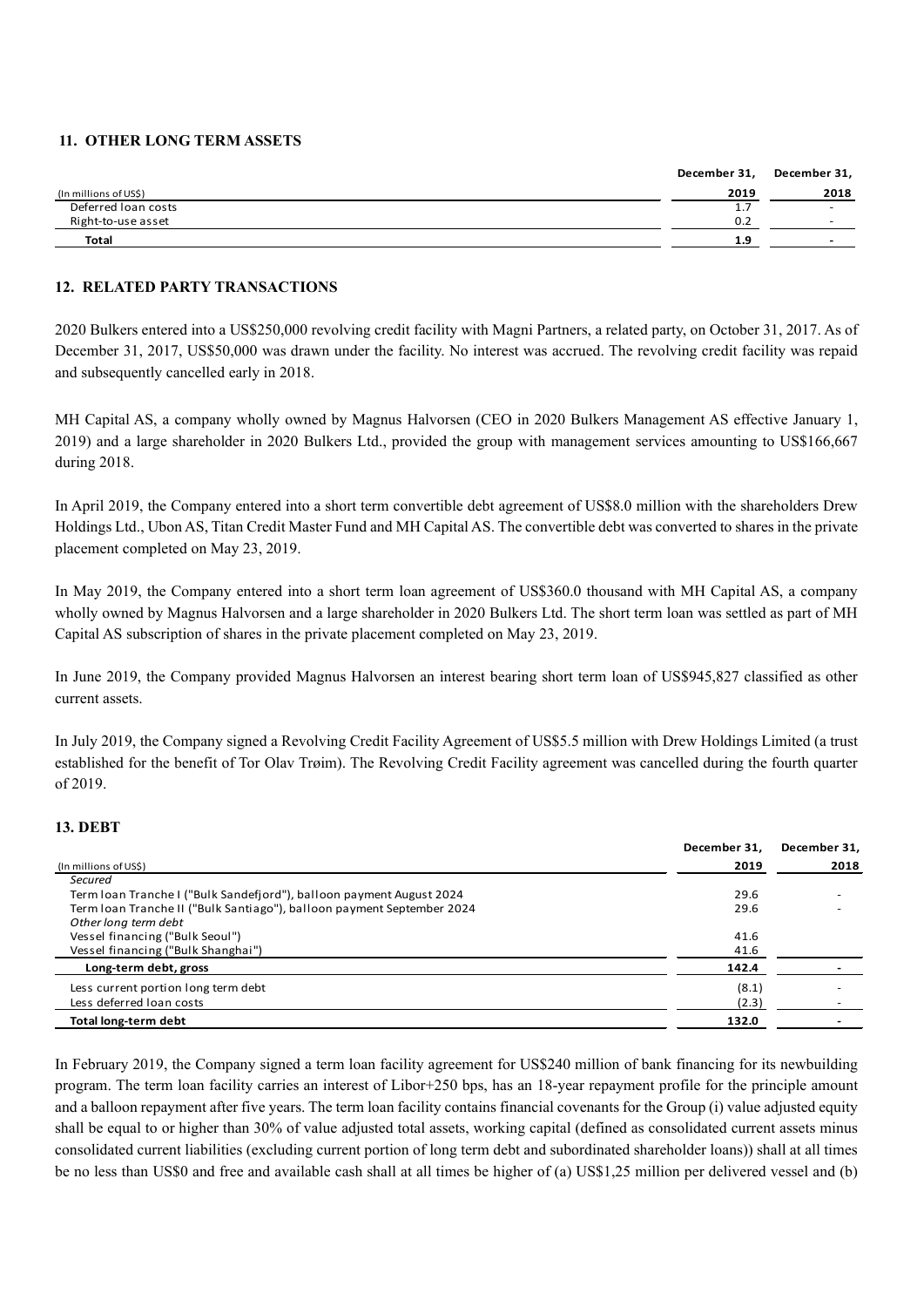5% of total debt. As of December 31, 2019, we were compliant with the covenants and our obligations under our term loan facility agreement.

In August, 2019, the Company entered into a deferred payment agreement with New Times Shipyard for US\$2.6 million for 12 months. In September, 2019, the Company entered into a deferred payment agreement with New Times Shipyard for US\$1.7 million for 12 months. Both loans were repaid during the fourth quarter of 2019.

In October 2019, the Company entered into a sale and lease back arrangement with Ocean Yield for its two Newcastlemax vessels, Bulk Seoul and Bulk Shanghai. The vessels were delivered from the yard on October 30 and November 6, respectively, and were at delivery sold to Ocean Yield for a price per vessel of USD 42 million, net of a USD 5 million sellers' credit. The vessels will be chartered back to the Company on thirteen year bareboat charters which include a purchase obligation at the end of the respective charter periods and certain options to either sell or acquire the vessels during the charter periods. Since the Company have purchase obligations at the end of the charter periods, the Company has accounted for the transaction as a financing arrangement.

# **14. FINANCIAL ASSETS AND LIABILITIES**

# **Foreign currency risk**

The majority of our transactions, assets and liabilities are denominated in United States dollars, our functional currency. However, we incur expenditure in currencies other than the functional currency, mainly in Norwegian Kroner. There is a risk that currency fluctuations in transactions incurred in currencies other than the functional currency will have a negative effect of the value of our cash flows. We are then exposed to currency fluctuations and we may enter into foreign currency swaps to mitigate such risk exposures.

### **Fair values**

The guidance for fair value measurements applies to all assets and liabilities that are being measured and reported on a fair value basis. This guidance enables the reader of the financial statements to assess the inputs used to develop those measurements by establishing a hierarchy for ranking the quality and reliability of the information used to determine fair values. The same guidance requires that assets and liabilities carried at fair value should be classified and disclosed in one of the following three categories based on the inputs used to determine its fair value:

Level 1: Quoted market prices in active markets for identical assets or liabilities;

Level 2: Observable market based inputs or unobservable inputs that are corroborated by market data;

Level 3: Unobservable inputs that are not corroborated by market data.

The carrying value and estimated fair value of our cash and financial instruments are as follows:

|                                                                                               |           | December 31, | December 31,                    |
|-----------------------------------------------------------------------------------------------|-----------|--------------|---------------------------------|
| (In millions of US\$)                                                                         | Hierarchy | 2019         | 2018                            |
| Assets<br>Cash and cash equivalents<br>Restricted cash                                        |           | 20.1<br>0.1  | 0.3<br>$\overline{\phantom{0}}$ |
| <b>Liabilities</b><br>Short term debt and current portion of long term debt<br>Long term debt | ∍         | 8.1<br>132.0 | -                               |

Financial instruments included in the consolidated accounts within 'Level 1 and 2' of the fair value hierarchy are valued using quoted market prices, broker or dealer quotations or alternative pricing sources with reasonable levels of price transparency.

There have been no transfers between different levels in the fair value hierarchy during the periods presented.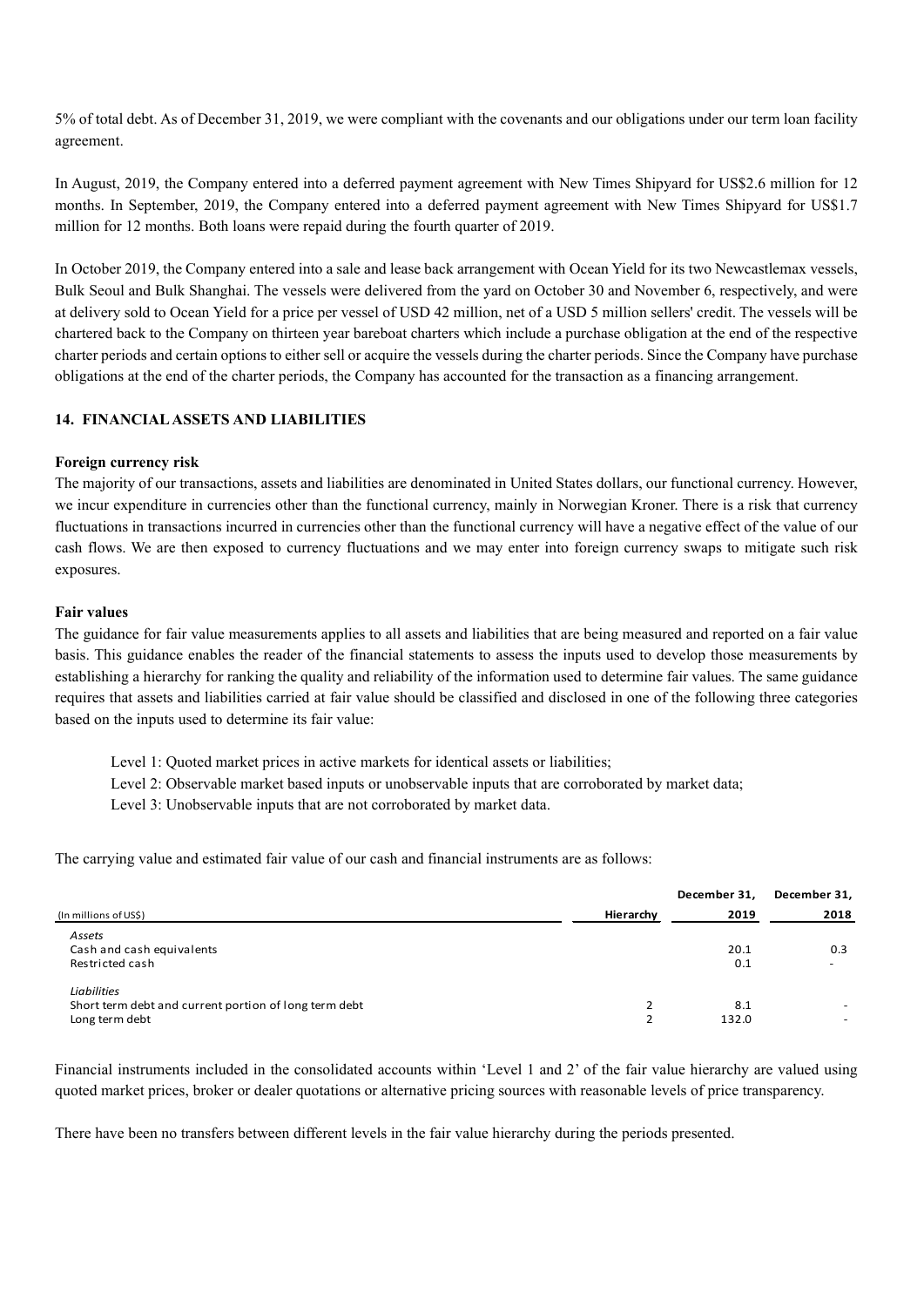# **Concentrations of risk**

There is a concentration of credit risk with respect to cash and cash equivalents to the extent that nearly all of the amounts are carried with Danske Bank. However, we believe this risk is remote, as Danske Bank is an established financial institution.

# **Guarantees**

The Bank of China, Jiangsu Branch has given letters of guarantee to two, and the China Merchants Bank, Nanjing Branch to two, of the four Liberian subsidiaries of the group for payments made prior to delivery of the vessels under each of their respective newbuilding contracts. The guarantees cover all milestone payments under the Novation Agreements between the subsidiaries and New Times Shipbuilding Co., Ltd. including interest at the rate of 5%.

The Company has issued guarantees to New Times Shipyard for payment of instalments on all the newbuilding contracts.

# **15. SHARE BASED PAYMENT COMPENSATION**

In January 2019, the Board of Directors established a long-term incentive plan and approved a grant of 740,000 options to employees and directors. Further, 740,000 of the Company's authorized but unissued share capital was allocated to this purpose. The share options will have a five-year term and will vest equally one quarter every six months commencing on June 30, 2019 over a two year vesting period. The exercise price is US\$10.0 and will be reduced with any dividends paid. The total estimated cost is approximately US\$2.1 million and will be expensed over the requisite service period. US\$1.6 million have been expensed for the twelve months ended December 31, 2019.

# **16. COMMITMENTS AND CONTINGENCIES**

As of December 31, 2019, the Company had four vessels under construction. The outstanding commitments for the four newbuildings amounted to US\$121.5 million which is due in 2020.

To the best of our knowledge, there are no legal or arbitration proceedings existing or pending which have had or may have significant effects on our financial position or profitability and no such proceedings are pending or known to be contemplated.

# **17. SUBSEQUENT EVENTS**

In January 2020, the Company took delivery of the Newcastlemax dry bulk vessels Bulk Shenzhen and Bulk Sydney.

In January 2020, the Company paid dividend of US\$0.04 per share for December 2019.

In February 2020, the Company declared a dividend of US\$0.03 per share for January 2020.